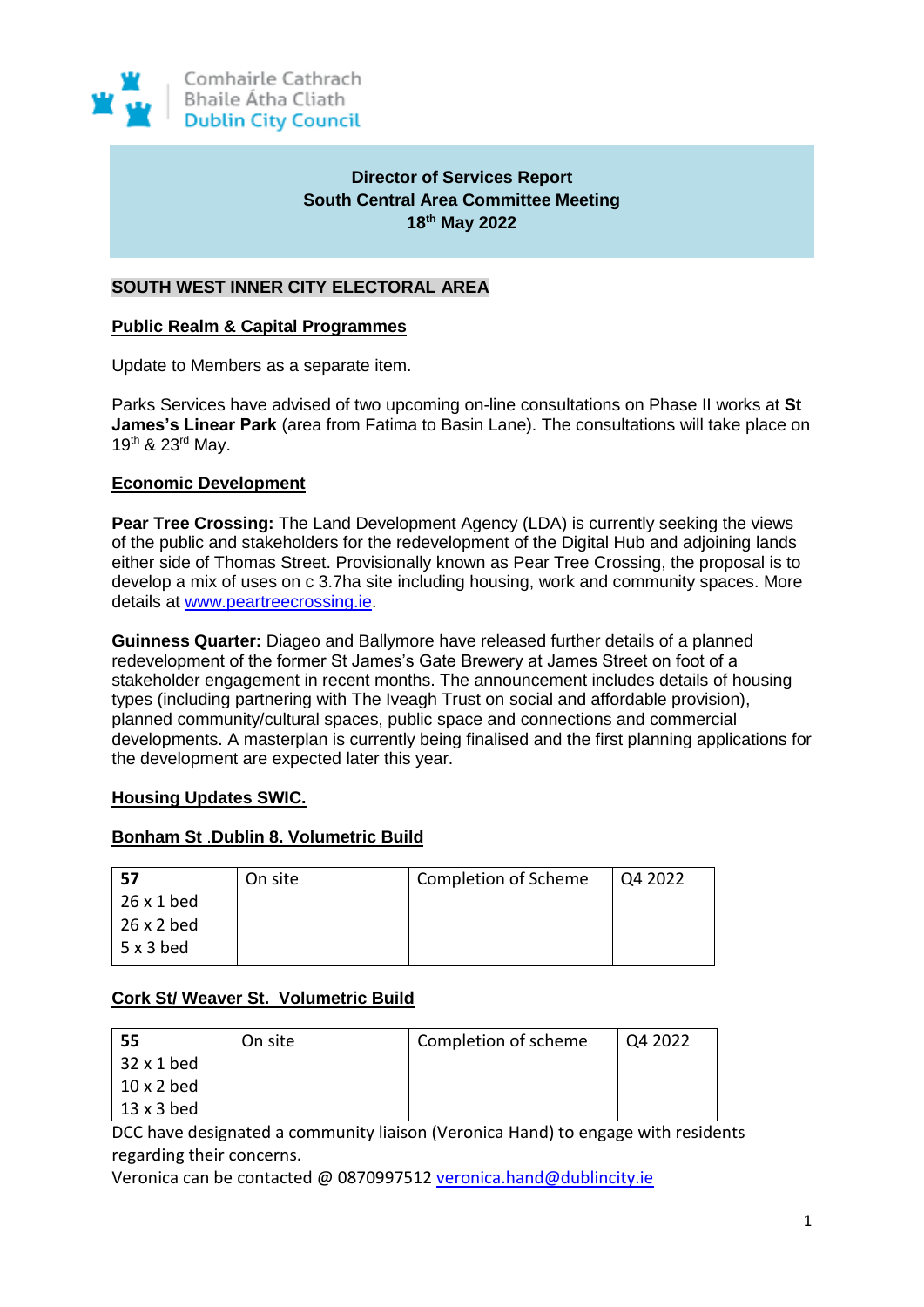

## **St Michael's Estate Emmet Road Dublin 8.**

| Emmet Road, D.8 (St. Michael's) | Design in progress. Lodge | 2025 |
|---------------------------------|---------------------------|------|
|                                 | planning Q2 2022          |      |

### **Tyrone Place Dublin 8. Regeneration.**

A review of the development options for the regeneration of Tyrone Place is currently being undertaken by Housing Management, the Local Area Office and City Architects. All are cognisant that redevelopment options will need to take into consideration the large social and cost rental housing scheme that is planned for the adjacent site at Emmet Road.

## **School Street**

DCC received Stage 1 approval from the DHLGH for the regeneration of School Street and Thomas Court Bawn. As part of the Stage 1 conditions, further studies have been carried out on the feasibility study to examine retrofit opportunities.

The new options are due to be costed shortly and submitted to the DHLGH.

Upon approval, the commencement of the procurement of an integrated design team for the redevelopment project will begin.

#### **Oliver Bond Regeneration.**

DCC have received Stage 1 project approval from the DHLGH for the first phase of the regeneration of Oliver Bond, which is for the redevelopment of Blocks L, M and N. We also received funding for a Community Development Worker to be appointed to the Oliver Bond regeneration project.

DCC City Architects and Housing Regeneration staff are currently reviewing queries received as part of our Stage 1 project approval to seek project budget approval.

#### **Dolphin House Regeneration Masterplan Dublin 8.**

The Dolphin House Regeneration Masterplan approved on the 4<sup>th</sup> Feb 2021 by the DH Regeneration Board. DCC will progress the masterplan in conjunction with the Dolphin House Regeneration Board and the Dolphin House Community. Dolphin 1B.

Stage 1 project and funding approval has been received for the construction of approximately 25 new homes.

Design development is progressing and community consultation on the proposals are proposed to take place shortly.

It is anticipated to start the Part 8 process in early Q4 2022.

## **Donore Avenue-(former Saint Teresa's Gardens)**

This project will provide for the delivery of approximately 543 homes in a collaboration between Dublin City Council and the Land Development Agency, under a working title 'Donore Project'

28% of the homes provided will be for social housing and 72% for cost rental housing.

The breakdown of the social homes include:

41% 1 bed which 50% will be available for Older Person Accommodation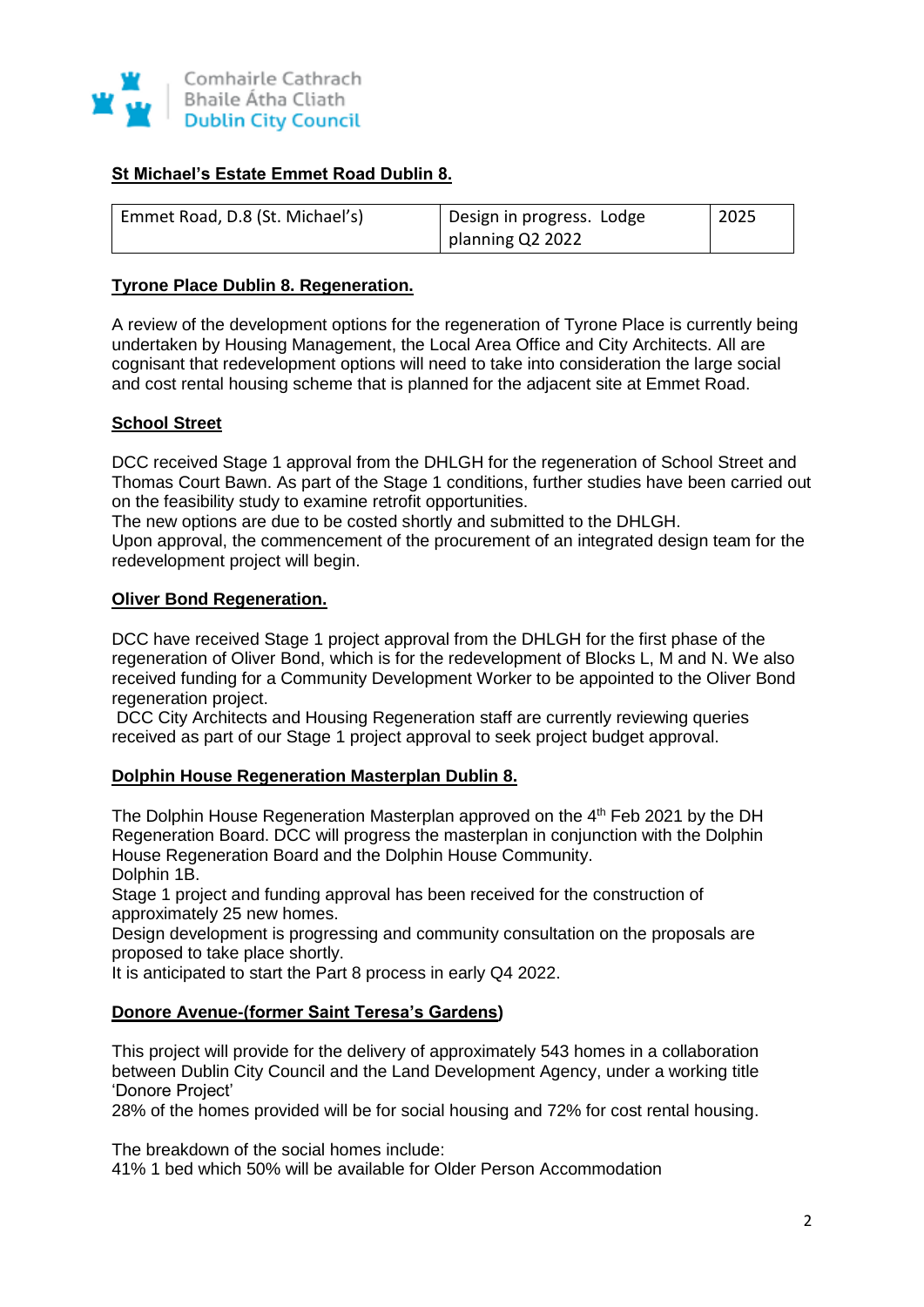

48% 2bed 11% 3 Bed

There is ongoing public consultation with local elected representatives, S.T.G. Regeneration Board and neighbours

A Part 10 planning application is due for lodgement late Q2 2022.

## **Community**

The Area Office and partnering national cultural institutions in Dublin 8 are hosting **A Culture Date With Dublin 8** on 14<sup>th</sup> & 15<sup>th</sup> May. A programme of events was unveiled by Lord Mayor Alison Gilliland in April. The festival includes over 30 free events across 15 locations. More details at [www.culturedatewithdublin8.ie](http://www.culturedatewithdublin8.ie/)

The Area Office has also supported the development of a new **Attractions Passport** to encourage visits to national cultural attractions and sights in the area. The passport accompanies a new Cultural Map for Dublin 8 developed by [www.culturedatewithdublin8.ie.](http://www.culturedatewithdublin8.ie/)

A new Community Garden group is in place at **Bridgefoot Street Park**. The group held open days on  $14<sup>th</sup>$  &  $15<sup>th</sup>$  May to encourage new members to join the group. It is intended that the group and other local stakeholders will meet regularly with Parks Services and Area Office staff to foster wider community involvement in the management of the new park.

## **Community Environmental Projects**

A number of Community Environmental Projects are underway throughout the Liberties area in preparation for this year's City Neighbourhood Competition.

A variety of plants including summer bedding, pollinator friendly perennials and shrubs will be delivered to various residents groups and complexes over the course of the next two weeks to include:

**Basin Lane, West Court, Garden View Court, Michael Mallin House, St Margarets Terrace, Bridgefoot Street, Robert Emmet Walk, Oliver Bond, The Timber Yard, Mary Land, Memorial Court, St Johns Road Kilmainham, Thornton Heights. Ceannt Fort.**

## **Hanging Baskets for Vincent Street West**

In a joint initiative between Housing, Community Development and Public Domain, 50 residents from Vincent Street West will participate in a Floral Hanging Basket project on 26<sup>th</sup> June.

As part of an overall environmental enhancement initiative, residents will plant up their own floral displays at a number of workshops with environmentalist Aoife Munn.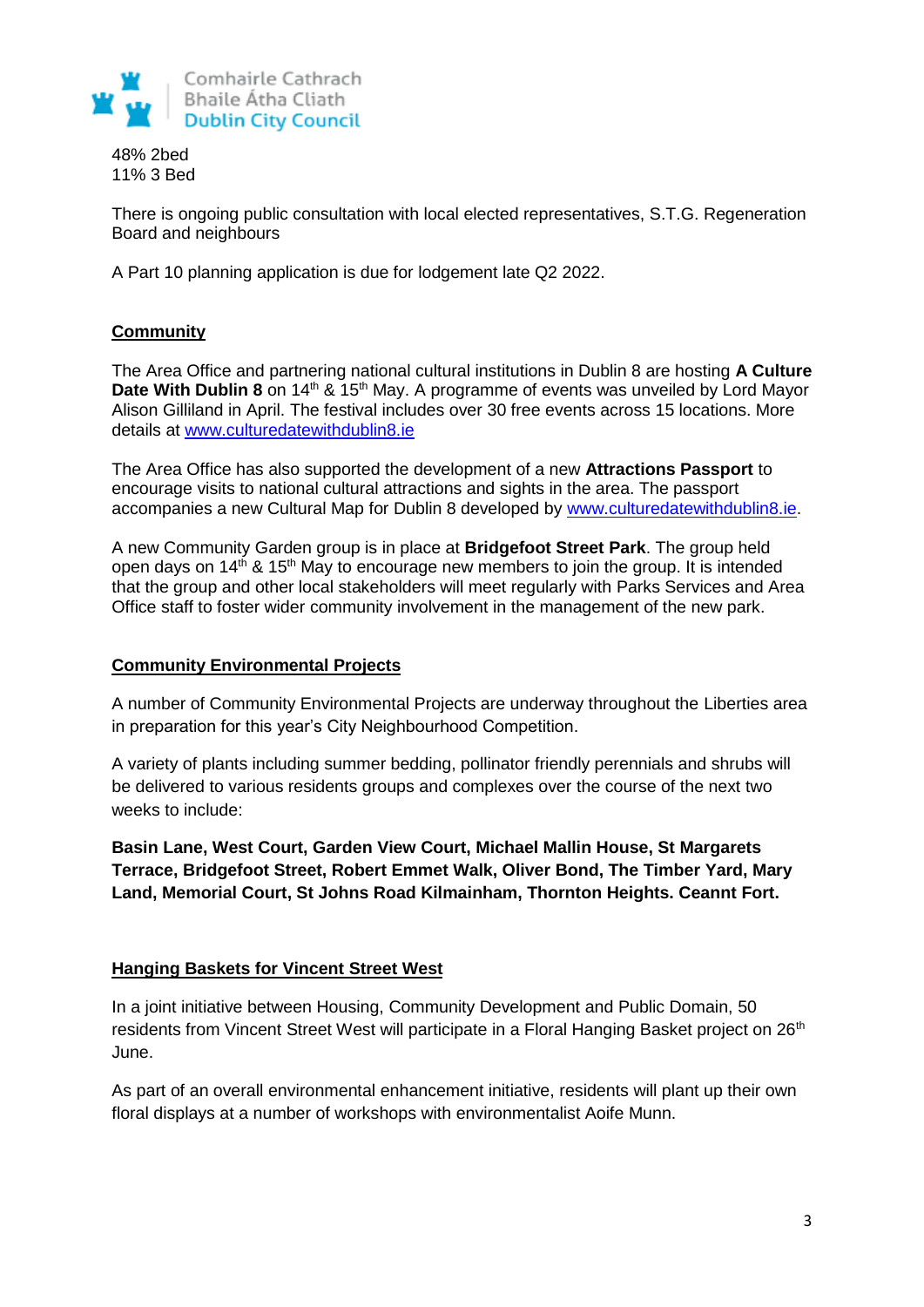

## **Ceannts Fort Centenary Celebrations**

Community Development are assisting the residents committee in Ceannt Fort with a number of initiatives for this year's Centenary Celebrations including talks, outings, installation of Street Name History Banners, Children's Art Projects and other celebratory events.

### **Summer Projects**

Community Development are supporting a number of local voluntary and non-voluntary Summer projects within the liberties area including; Bridgefoot Street, Michael Mallin House, School Street Family Resource, & the Solas Project.

#### **Swift in the Tenters**

As part of the Tenters centenary celebrations, a number of swift conservation projects are now underway. Swifts are very much a part of the local heritage but unfortunately their numbers are in serious decline. In line with Dublin City Council's biodiversity plan efforts are been made to reverse this trend with the installation of swift nest boxes.

### **Grow Dublin 8**

The Dublin 8 Consortium came about in 2019 to support and develop the social enterprise sector in Dublin 8. The first Newsletter of the Grow D8 Consortium can be viewed at [The](https://libertiesdublin.ie/)  [Liberties Dublin](https://libertiesdublin.ie/)

#### **Kilmainham Inchicore Network** - meeting 23<sup>rd</sup> May 2022 at 5.30 p.m.

#### *Community Guards*

Sergeant Pat Culhane attended the April KIN meeting. He outlined what resources and services the community Gardaí offer in the area. A discussion was had about recent antisocial behaviour in the area. It was agreed that a letter of support from KIN will be sent to Garda Senior Management to highlight the need for more Garda resources in our neighbourhoods. It was noted that 999 is the best phone number to call in order to report incidents.

#### *Grattan Crescent Playground Upgrade*

The playground at Grattan Crescent Park upgrade will commence the week of 16<sup>th</sup> May and take 6 weeks to be completed, the playground will be closed during this time. Dublin City Council have engaged a contractor Kompan Ltd to carry out the upgrading works. The design proposal prepared by Kompan responded to DCC's Design Brief with consideration of input, ideas and comments provided though a community consultation process. *The design proposals were available to view at consultation meeting which took place* onsite at Grattan Crescent Playground on Thursday 5<sup>th</sup> May between 2.00 and 4.00 p.m. The new playground will be ready for the summertime.

#### *Summer planting*

Luby Road triangular green space, Myra Close and Patriot's Path have been planted up with wildflowers and perineal pollinator plants. The tree planters along Emmet Road are soon to be spruced up with more perineal pollinator plants.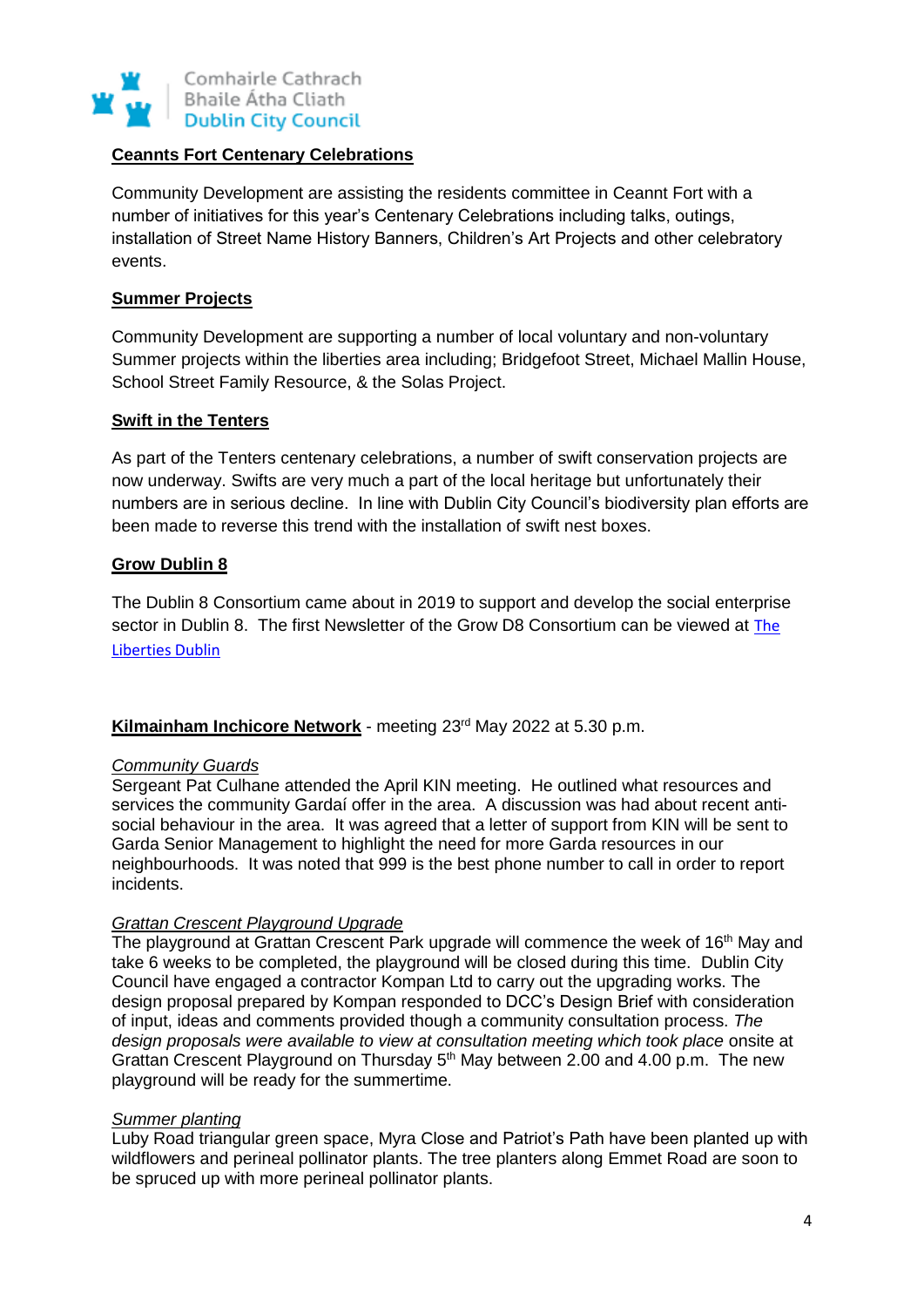

### *Shop Front Improvement Scheme 2022*

The 2022 scheme is still open to all neighbourhood retails shops in the Kilmainham and Inchicore area. For more information [Shopfront Improvement Scheme 2022,](https://libertiesdublin.ie/shopfront-improvement-scheme-2022/) deadline end of May 2022.

### *KIN Strategic Planning Process*

KIN is over 5 years in existence and reviewing, evaluating and planning for the future. This strategic process will be ongoing for the next few months. As part of this process a leaflet is being prepared for circulation to local households outlining the work of KIN, encouraging greater engagement in planning and attending events. Information will be shared on developments, organisations and services in our area.

### *Liffey Gaels/ East Timor Park Master Plan:*

Alastair Ferrar, Cunnane Stratton Reynolds Consultant has almost competed a Master Plan for Liffey Gaels Park on behalf of DCC.

### *Grand Canal - Activation and Animation of Grand Canal between Portobello and Kylemore Road:*

Irish Leisure Consultants (ILC) have been asked by Dublin City Council and Waterways Ireland to identify the potential recreational Activation and Animation measures along the Grand Canal between Portobello and the Kylemore Bridge. They have consulted with local organisations, individuals and agencies regarding the current and potential future recreational use of the canal, and from this are in the process of identifying appropriate approaches and best practice*.* A draft discussion document will be circulated shortly for public feedback.

#### *Fairs at Richmond Barracks*

KIN, in partnership with DSCP and DCCCC, are collaborating to organise 4 fairs at Richmond Barracks over the next year. The first fair will take place 28<sup>th</sup> /29<sup>th</sup> May and the theme is Recycle/Upcycle/Reuse. KIN will organise workshops with an educational/ developmental learning aspect encouraging local community engagement. More information to follow. The other fairs planned are a Harvest Fair in September 2022, Christmas Fair November 2022 and Spring Fair Feb 2023. More information to follow.

#### **Inchicore Regeneration Consultative Forum** - meeting 23<sup>rd</sup> May 2022 at 1pm

Phase Three of Emmet Road Public Consultation in Richmond Barracks is completed. The ERD project manager informed the IRCF that this was the last phase of public consultation before the planning application is lodged to An Bord Pleanála. The statutory public consultation as part of the planning process with ABP will follow. See [www.emmetroad.ie](https://scanner.topsec.com/?r=show&t=d8a6620c891812039ea036800bfc0f779dc124d0&u=http%3A%2F%2Fwww.emmetroad.ie&d=1962) for information.

#### *Outdoor Exhibition/ Website:*

Project architect's, Bucholz McEvoy, display of their design proposals at an outdoor exhibition is located on the green across from Richmond Barracks in St. Michael's Estate. This exhibition will evolve over time with new panels installed as the design progresses to completion for planning. The [www.emmetroad.ie](http://www.emmetroad.ie/) has been updated.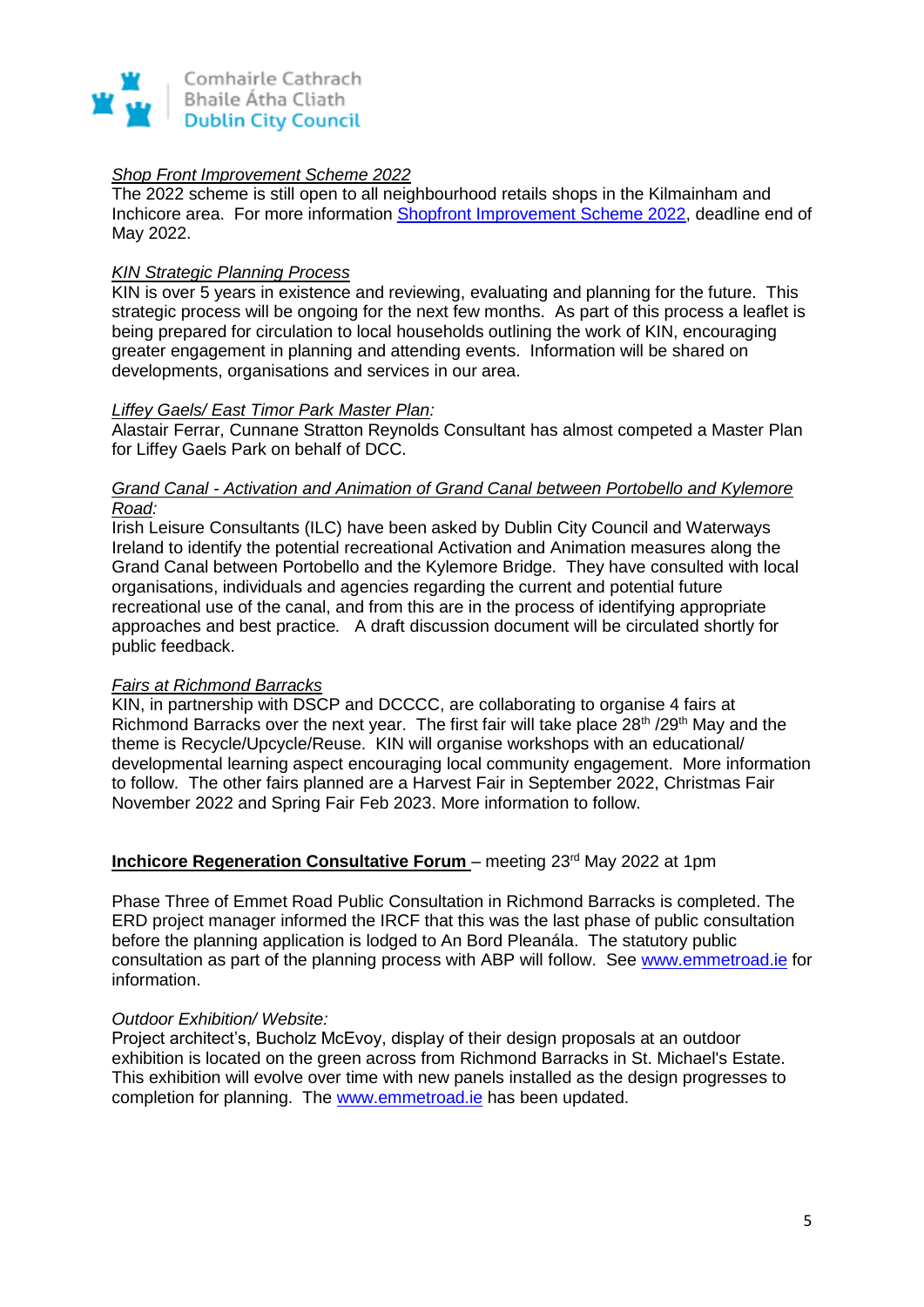

### **IRCF Subcommittees:**

*Meanwhile Activities and Community Building Subcommittee (MACb) –* MACb.12 on 4.5.22 discussed educational workshop options for the Reuse/Recycle/Upcycle Fair at Richmond Barracks 28<sup>th</sup> and 29<sup>th</sup> May. Local schools have been offered the opportunity to engage in the process and have workshops in their schools in advance of the fair with the potential to showcase their work at the Fair. Other informative/educational workshops/talks will include DCCs Climate Action Plan; Home Energy Saving Kit, Report on food sharing/redistribution project - Smart D8, Sustainable Living and Creative workshops. Proposals with regard to youth meanwhile use of the former St Michael's Estate site was discussed with further work in progress. All part of the process to encourage community engagement and meanwhile activities, as well as building community leadership, capacity, trust through shared experiences/memories. Samhain Event Review underway, book of learnings as well as planning for next year in progress.

### *Self Management of Community Facilities*

Letter sent to DCC ERD PM and DCC SWIC Area Manager from IRCF and relevant stakeholders addressing next steps with regard to (a) DCC SCA invitation (15th Feb 2022) to consider leading out on management/ governance /future running of community facilities on ERD (b) feedback on Community Hub Concept Design (initial feedback as well as requirements in order to complete feedback) (c) request for response to IRCF Civic and Community Space Position Paper sent to DCC June 2021. Awaiting response to letter.

## **Childcare in Lower Inchicore** – next meeting 12<sup>th</sup> May 2022

The DSCP Draft Report, considering future childcare needs in lower Inchicore, has presented at the March IRCF meeting. All childcare providers in lower Inchicore area have engaged in the research process. It is now due to be presented at the DCC SCA Committee Meeting in June 2022.

### *INVITATION: A reflection on the experience and learning of Regeneration Boards / Forums in Dublin 8, 10 and 12.*

Date for your Diary! **9.30am – 1.15 pm - Wednesday, 25th May 2022**, F2 Centre, Rialto

This event, hosted by stakeholders from Regeneration Boards/Forums and facilitated by CAN, will be a closed dialogue where we will bring together representatives of all stakeholders – Dublin City Council tenants, community, residential and enterprise organisations, Dublin City Council senior personnel, elected representatives, statutory representatives from the Gardaí and HSE and Independent Chairs. We will reflect on the operation and processes of Regeneration Boards/Forums over many years. Through dialogue we will identify their contribution to regeneration, learn from how they are working and create new direction for the future for those present and for new Boards/Forums. The methodology for the dialogue will encourage different stakeholders to sit, think and talk together in a way that respects everyone's right to be heard and challenges assumptions. All elected representatives are welcome to attend. Please email [aoife.hannan@dublincity.ie](mailto:aoife.hannan@dublincity.ie)

## **Public Domain**

• The Bridgefoot St. Park opened  $4<sup>th</sup>$  May. Waste Management and Parks are meeting with Public Domain on site to discuss litter management & provision of public bins. Interim arrangements are in place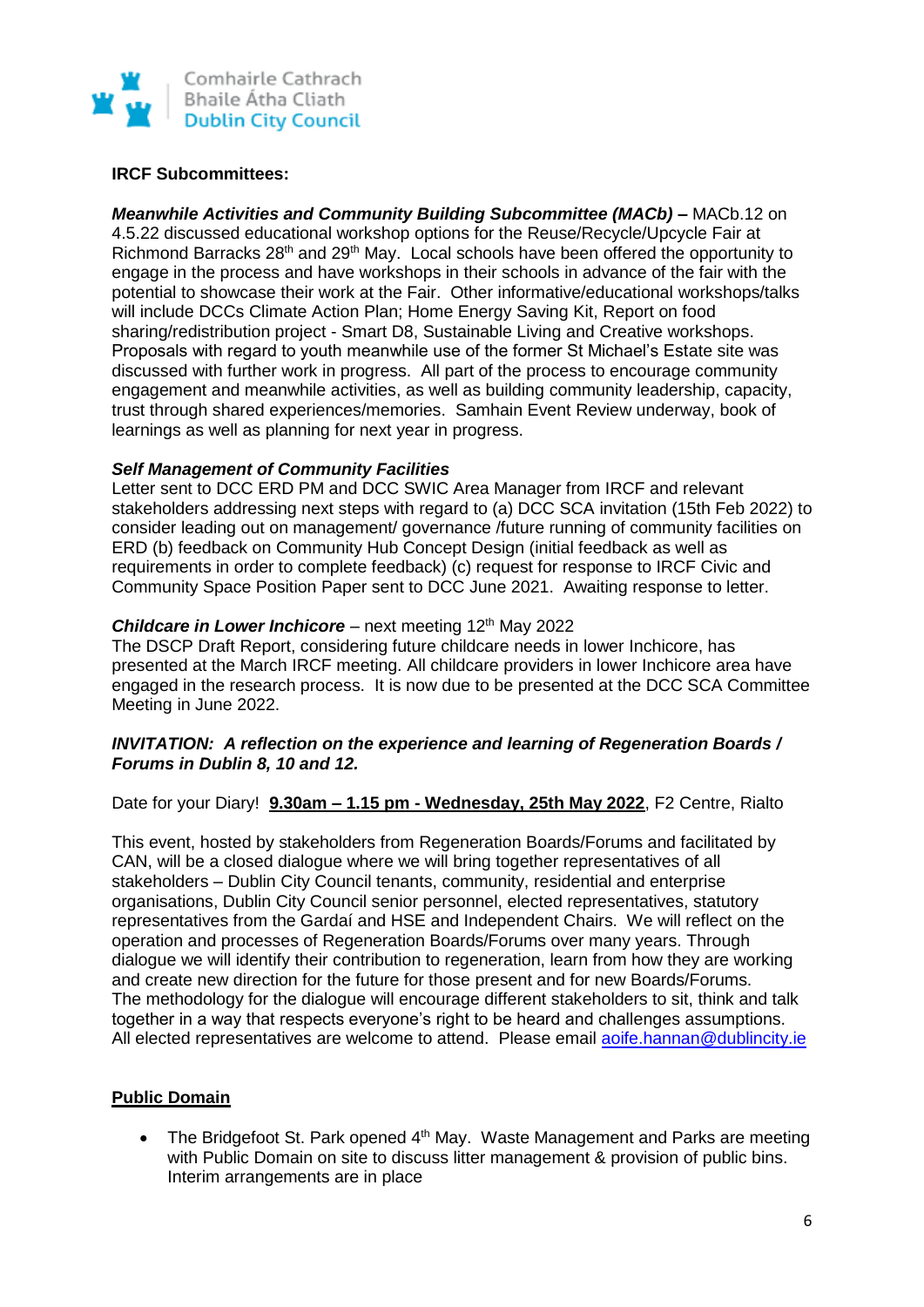

- 223 Sq M graffiti removed from James Street.
- Team Dublin Clean up took place on Sat 30<sup>th</sup> April Inchicore Environmental Group Cleaned the Liffey Walk from Memorial Gardens and joined with Chapelizod Tidy from St Laurences Road entrance. Rialto Environmental Group cleaned the linear park from Herberton to Suir Rd Bridge. Many groups are engaged in regular cleanups in their local areas.
- Public Domain has resourced 61 Clean-ups over the past month. Any groups in need of equipment or to request a collection can contact us Mon-Fri at [southcentralpublicdomain@dublincity.ie](mailto:southcentralpublicdomain@dublincity.ie) .
- Environmental collaborative Initiatives: Hanging Baskets Emmet Crescent, Myra Close & Luby Road - Wild flower Planting.
- Mountshannon Lane Rialto Clearance- Public Domain arranged for a contractor to complete a once-off clean-up Friday 13<sup>th</sup> May
- Borris Court & Emerald Terrace sites clean–up arranged next week.
- Intensive Cleaning: Hanover Arch Walkway from Hanover Lane to Patrick Street completed; Merchants Quay will be completed this week.
- Waste Bye Law Compliance campaign in litter hotspots Donore Avenue, James Walk and Vincent Street West.
- Public Domain & West Management working together on pilot enforcement campaign to address dog fouling in reported hotspots commencing end of month.

### **Kilmainham Mill**

The deadline for the receipt of Tenders for the stabilisation works at Kilmainham Mill has now passed and all tenders received have been evaluated. DCC intend entering into a contract with the preferred bidder shortly and works will commence on site in late June or early July. The works include the repair and replacement of roofs, the propping of collapsed floors, removal of all asbestos, protection of mill machinery, the sealing of window with mesh and the repair of rainwater goods. Some newer concrete structures will also be removed. The works will take approx. 6 months to complete. DCC will maintain contact with local stakeholders throughout the process of these essential works, which will provide DCC with full and safe access to the Mill complex for the first time.

Report from: -

**Bruce Phillips, Senior Executive Officer South West Inner City Local Electoral Area.**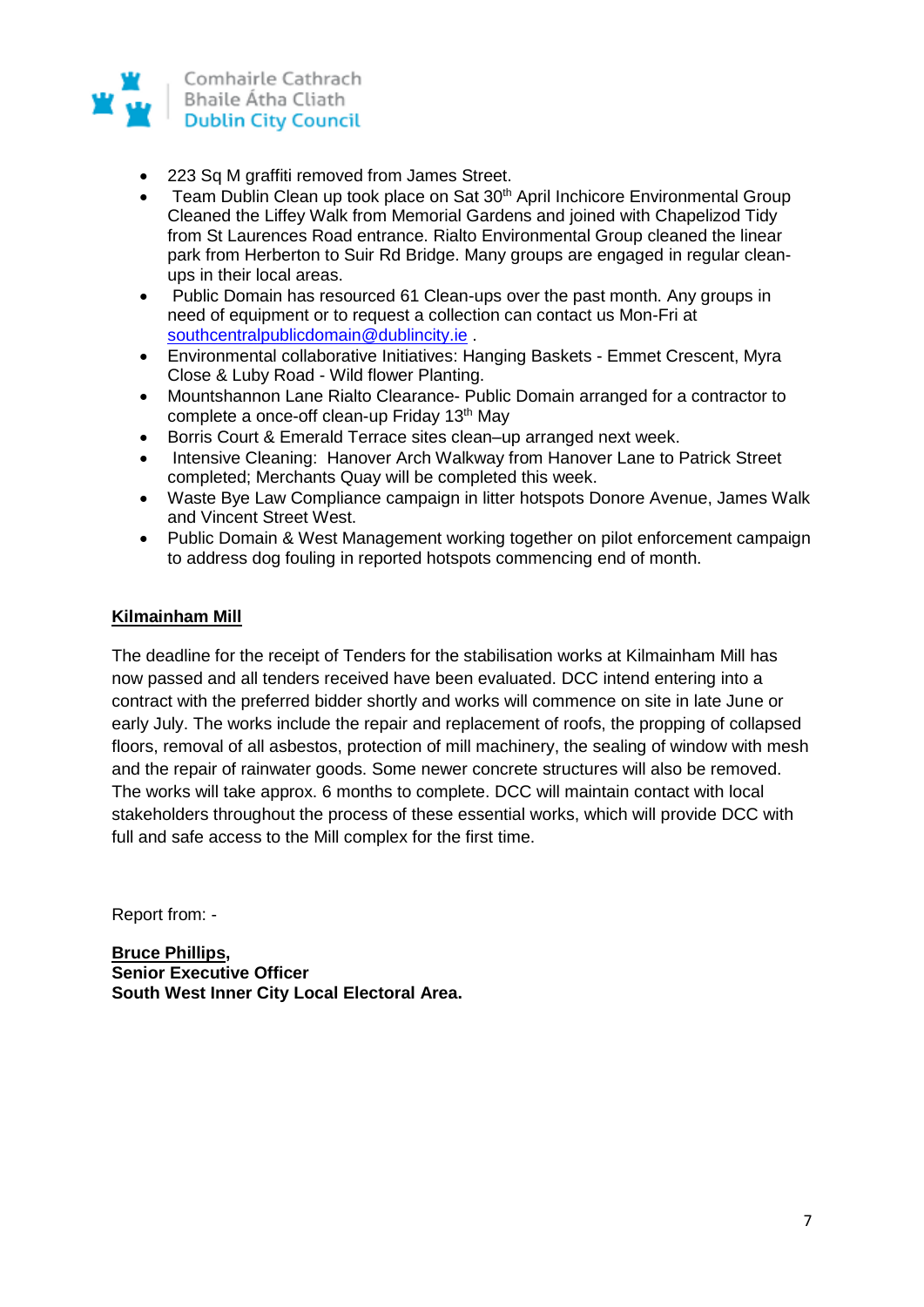

## **BALLYFERMOT/DRIMNAGH ELECTORAL AREA**

### **Housing**

#### **Cornamona**

Work is continuing with the interior fit out underway, the anticipated completion date remains Q4, 2022.

### **Springvale**

The Building Control Section has carried out an inspection of the site. If any works required affect the anticipated completion date of November, 2022 the members will be updated.

### **Canal Bridge Apartments Kylemore Road /Bluebell**

The apartments were advertised through choice based lettings on Friday 22<sup>nd</sup> April with a closing date of Tuesday 3<sup>rd</sup> May 2022. There was a very strong response and all applications are currently being processed by the Council's Allocations team.

### **Lissadel Maisonettes**

The contractor are still onsite fitting out the remaining voids for re-letting and a number of units have recently been reallocated under the Choice Based Letting Scheme.

#### **Bernard Curtis House**

The repainting of the units is continuing.

## **Cherry Orchard Choice Base Letting.**

There were nearly 50 CBL applications for 1no. 3 bedroom house available in Cherry Orchard estate recently.

#### **Labre Park**

Labre Park (including Kylemore Grove) is being redeveloped as part of the Travellers Accommodation Programme. The decanting of the site is continuing.

#### **Park West Apartments**

These units will be managed by Tuath approved housing body and consists of 2no. blocks. Block 70, 43 Units – 13no. 1 bedroom units and 30no. 2 Bedroom units, Block 72 consists of 41 units – 19no. 1 Bedroom units and 22no. 2 Bedroom units.

#### **Sons of Divine Providence**

The Department of Housing, Local Government & Heritage are currently reviewing the information submitted by the Council in support of the stage 1 application. It is hoped to have feedback from the department within the next few weeks.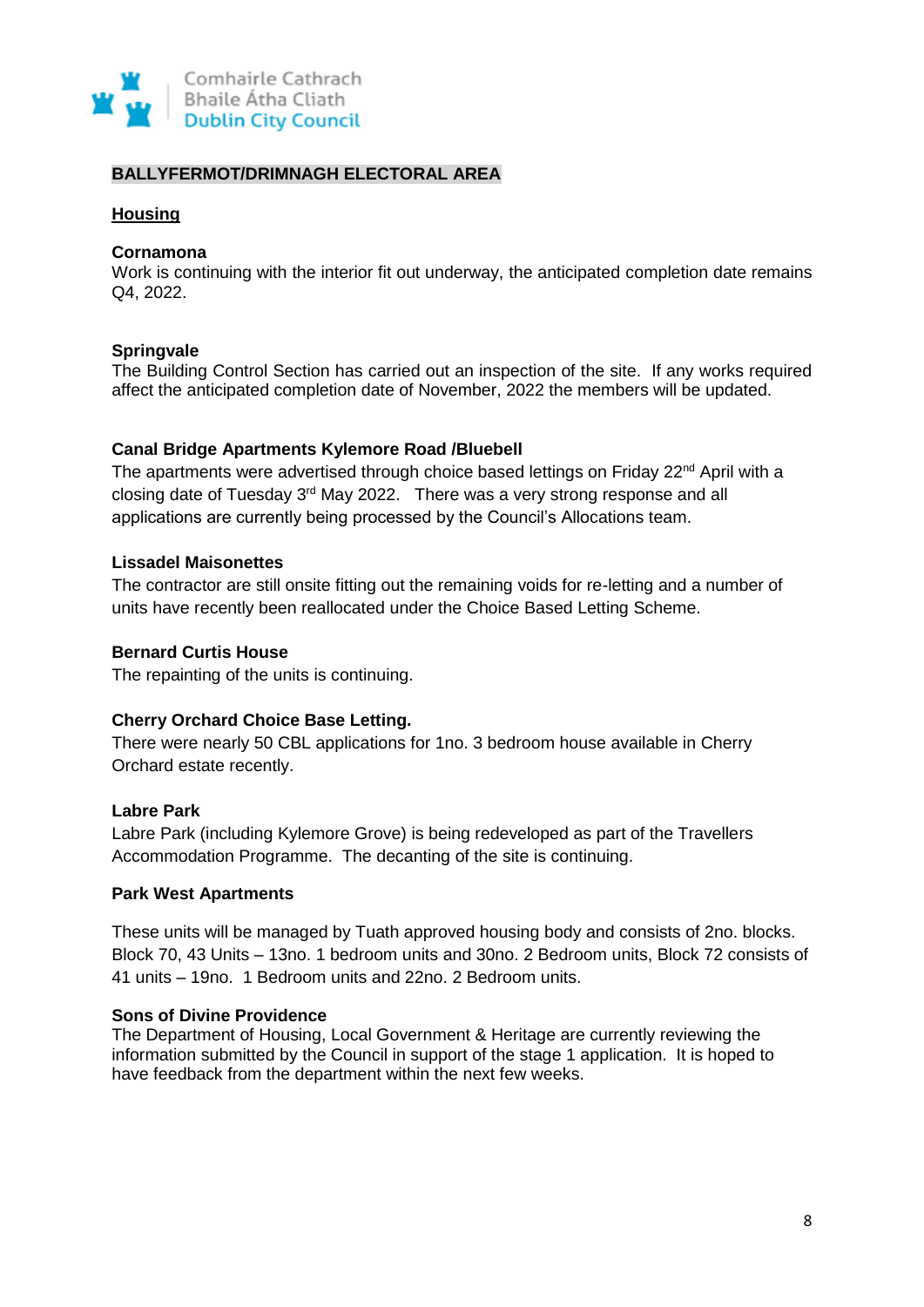

# **Community**

### **Community Participation**

#### **Bealtaine Events**



The Council and Ballyfermot Together FM have organised the screening of "Sass Mouth Dames: When Women Ruled The Big Screen" along with a screening of the 1933 film "Hold Your Man "on Tuesday 31<sup>st</sup> May @ 11.00am, in the Ballyfermot Civic Centre as a Bealtaine event.

An interactive talk entitled "Down Memory Lane", about the tenements, will take place in the Annamore Complex on Tuesday 17th May.

The Council has organised an afternoon Tea Dance to celebrate the Bealtaine festival. The event will take place in Our Lady's Hall on

Tuesday the 31<sup>st</sup> of May at 2:30PM.

## **Cruinniú**

Cruinniú Na nÓg will take place on Saturday 11<sup>th</sup> of June.

The City Council is supporting Ballyfermot Youth Organisations working together as "Unsung Youth "to hold a Youth Day Concert and Wellbeing Fair in the Ballyfermot Civic Centre on June 11<sup>th</sup> starting at 2:00PM.

Cruinniú funding is in place to support singing, dance, film and design work shops that will take place during the month of June to support and nurture the talent of local young people.

## **Community Festivals**

The City Council is actively supporting Community Festivals in Drimnagh, Ballyfermot, Chapelizod and Walkinstown. The Council is providing financial support in addition to organising 4 Dog Shows, Opera in the Park in Drimnagh and Ballyfermot, Community Nature Walks and Community Play Days.

## **Drimnagh Dog Show**

The first Community Dog Show of the year will take place in Brickfield Park in Drimnagh on Sunday the 12<sup>th</sup> of June at 12 noon. Registration opens at 10:30. This event is organised jointly by City Council Public Domain and Community Section teams.

#### **Drimnagh Summer Fest 2022**

The Drimnagh Summer Festival takes place in Brickfield Park on Saturday the 11<sup>th</sup> of June between 1pm and 5pm and surrounding areas on Sunday the 12<sup>th</sup> of June. Details of the schedule on: [Drimnagh Festival \(@DrimnaghF\) / Twitter](https://twitter.com/drimnaghf?lang=en) and [Drimnagh Summer Festival /](https://www.facebook.com/pg/DrimnaghF/posts/?ref=page_internal)  [Facebook](https://www.facebook.com/pg/DrimnaghF/posts/?ref=page_internal)

## **Halloween**

The City Council encourages, through funding and support, Youth and Community Organisations to organise family friendly events over the Halloween period. The Ballyfermot Halloween festival is well established and will hold its first meeting on Tuesday May 12<sup>th</sup> to plan for this year's festival.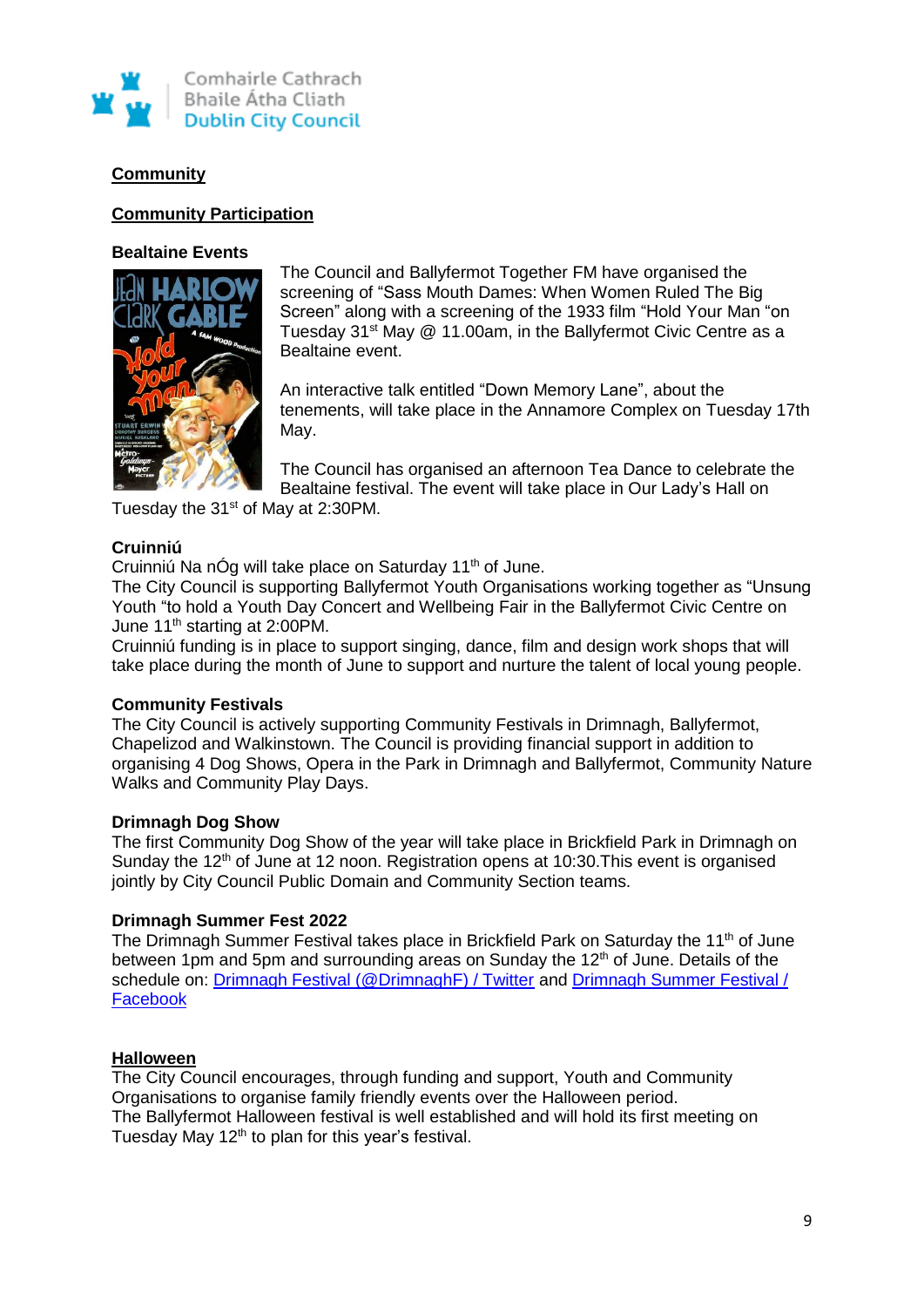

The Council hopes to establish a Halloween committee in Bluebell and has organised a meeting of all groups to take place on Friday the 27<sup>st</sup> of May at noon in the Bluebell Community Sports Centre.

The City Council will support the Drimnagh Community to organise similar events in Brickfield Park.

## **Social Inclusion**

### **The Community Centre's Investment Fund**

A €15 million capital fund to support community groups in the upgrade and refurbishment of community centres has been announced by the Department of Rural and Community Development. The Community Centre's Investment Fund will support community groups with the upgrade and development of their community centre facilities. Funding will be available under 3 Categories with grants of between €10k and €300K There will be a two-stage application process with applicants asked to register their organisation in advance of the formal application process going live.

Registration will open on Tuesday 3rd May 2022, applicants need to register as 'users' on the portal in advance of the application process opening on Tuesday 7<sup>th</sup> June 2022. The closing date for applications is Thursday  $14<sup>th</sup>$  July 2022. Guidelines and a sample application form are now available at [www.gov.ie/drcd.](https://eur05.safelinks.protection.outlook.com/?url=https%3A%2F%2Fscanner.topsec.com%2F%3Fd%3D1962%26t%3Dfc3757bd9497787ec79d7222d42d9e8deae22049%26u%3Dwww.gov.ie%252Fdrcd%26r%3Dshow&data=05%7C01%7C%7C955ec51f4dee4a761fc608da291d9df8%7Ca67ed33a855a46fab5da3cd84e384a96%7C0%7C0%7C637867504428181077%7CUnknown%7CTWFpbGZsb3d8eyJWIjoiMC4wLjAwMDAiLCJQIjoiV2luMzIiLCJBTiI6Ik1haWwiLCJXVCI6Mn0%3D%7C3000%7C%7C%7C&sdata=3GvlH%2BxPe9aGJk7Rsqg2OtUcI%2BWZpWTADhXoa1CQ6Pg%3D&reserved=0)

#### **Ukrainian Refugees**

Community Groups and Resident Committees from Walkinstown, Drimnagh and Chapelizod have been proactive in organising information and events to show support and welcome Ukrainian citizens. Resident groups are printing information sheets and organising open mornings in community centres in the area.

Walkinstown Library will host an open evening on Wednesday the 8<sup>th</sup> of June at 6:00PM with local community leaders and guest speakers. Information packs will be available on the night.

## **Ballyfermot Dementia Singing Group**

After a slow start the Thursday afternoon Dementia singing group relaunched with great numbers attending on Thursday May 5<sup>th</sup>. The group targets older people, particularly those with dementia and takes place every Thursday in the Ballyfermot Resource Centre at 2:15PM.

The City Council are working with the LGBTQ + Group from Familibase to develop programmes for young people in the area. The group will host information stands at Cruinniú 22 and organise events for PRIDE later in the month.

## **Environment**

#### **Plant Sales**

The annual Community Plant Sales took place in 5 locations. The sales were very successful, particularly Bluebell where the plant sale took place in the allotments. Plants were also provided to the senior citizens complexes and local voluntary committees.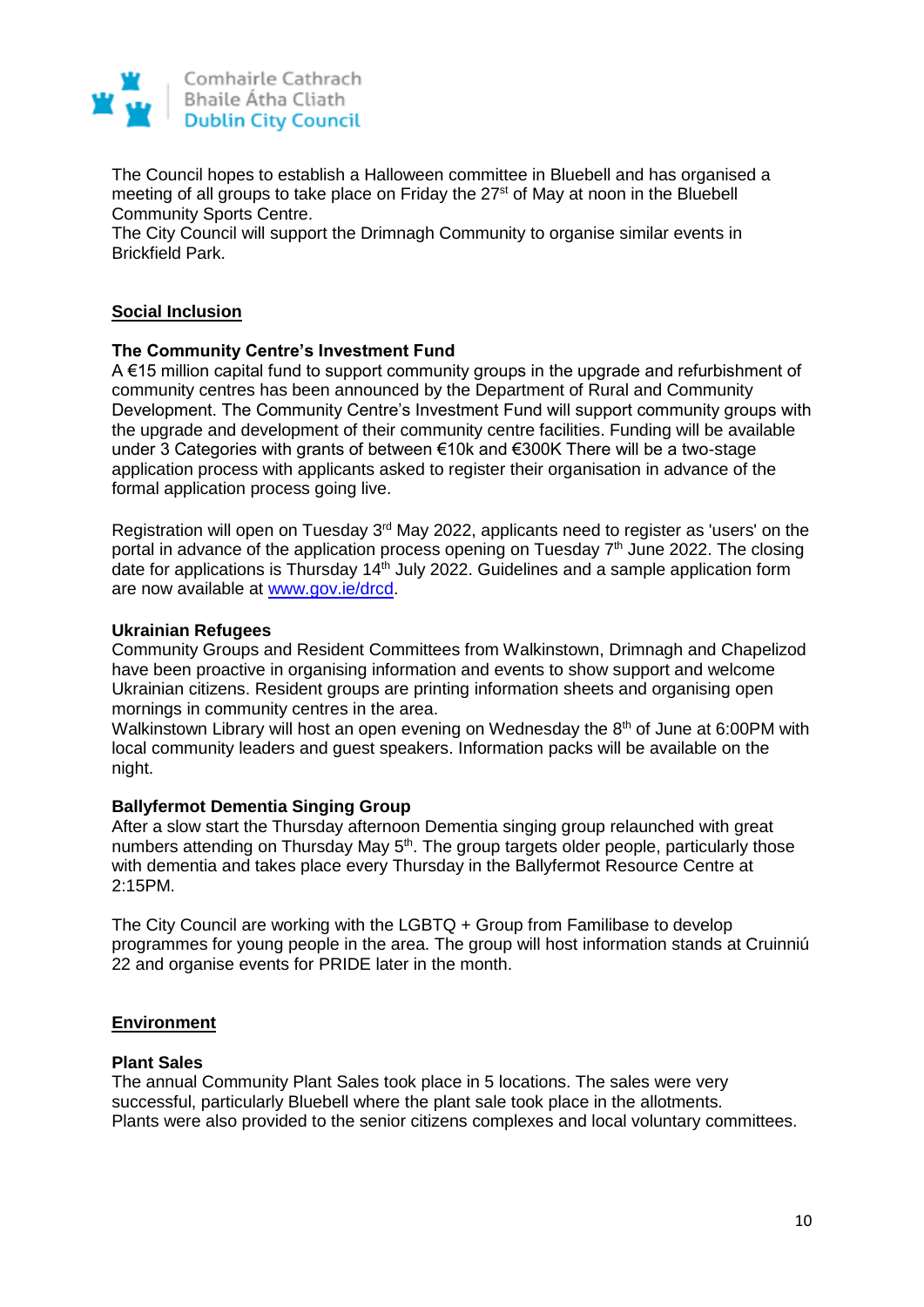

### **Seed Sharing Station**

The council has supported The Drimnagh Community Environmental Group's project which encourages the public to plant indigenous species of wild plants in the local area. The first seed exchange station will be located in Our Ladys Hall, Mourne Road, Drimnagh towards the end of May.

### **Community Allotments**

The Council carried out a quarterly inspection of the Allotments in Bluebell and Chapelizod. Allotments that are not being tended have been identified and the plot holders asked to maintain or hand back their plot as there is a waiting list for both areas.

The Council will work closely with the new committee that has been elected in Bluebell to improve the overall appearance of the allotments.

Both allotment groups are installing seating.

#### **Inchicore planters**

The City Council has installed four additional blue planters in Inchicore in addition to the eight planters installed last year. The community has adopted the planters and will maintain them. The locations of the new planters are on the canal end of Tyrconnell Road outside the local shops.

## **Ring Street, Inchicore Flower Box Project**



The Inchicore Environmental Group received funding from the Community Development section to work with the Mendicity Institute to purchase 30 of their hand made flower boxes for distribution around the Ring Street area of Inchicore.

The flower boxes were filled with flowers to brighten up the external window spaces.

#### **Rejuvenation of a waste area on Bunting Road**

The Council is working with local Resident Groups to reclaim a piece of waste land at the end of Bunting Road opposite the Kestrel Pub, known for illegal dumping. Walkinstown Residents Association and Make Walkinstown Great Again are working on an innovative plan to turn this eyesore into a community space which caters for bio-diversity.

The Community Development staff contact details for Ballyfermot /Drimnagh area are:

| Scott.watson@dublincity.ie     | 087 1643170 |
|--------------------------------|-------------|
| miriam.flynn@dublincity.ie     | 086 8151320 |
| victoria.kearney@dublincity.ie | 087 6009002 |

#### **Cherry Orchard**

This was the first year of the Cherry Blossoms Festival and the Orchard Community Centre was heavily involved in planning the festival activities and running a number of events in the Centre during April.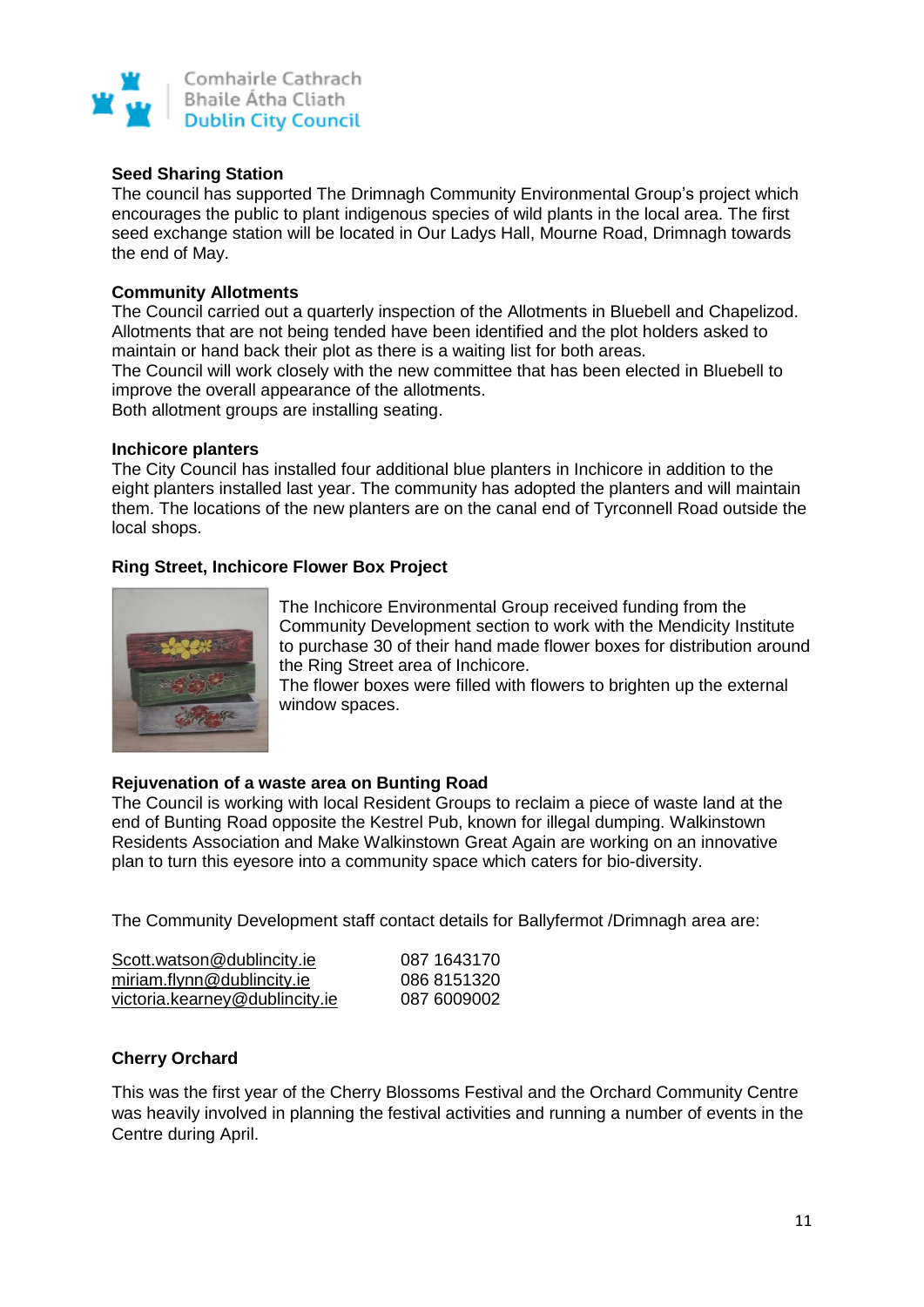

There were 2 community cycling events on Sunday's  $3<sup>rd</sup>$  and  $10<sup>th</sup>$  April, the first around Ballyfermot and Cherry Orchard area and the second along the Grand Canal way. It is hoped that local people will continue to meet every Sunday outside the centre at 11.00am to cycle along the canal as an informal group. DCC will support a cycling group in any way possible.

The centre hosted an open day for all service providers in the area on Monday 25<sup>th</sup> April. Over 30 groups attended and set up stalls to inform stakeholders about the work they do.

On Wednesday 27<sup>th</sup> April the centre staged an open day for the ladies dancing group. The event was free and included tea/coffee/biscuits afterwards and of course a chat.

Dublin Circus Project held an open day on 16<sup>th</sup> April aimed at introducing local children and teenagers to the activities of the Circus Project. The event was very well attended.

Dublin Circus Project & Family Group collaborated on an event that introduced circus activities to young children and their parents. The aim is to help children develop early life and social skills, along with developmental growth. It was a huge success and will continue as a partnership between the centre, DCC, DCP and the Family Group.

The center's other activities are continuing with hundreds of people coming through the doors on a daily basis.

The official opening of Cherry Orchard Boxing Club took place on Thursday 28<sup>th</sup> April and was attended by a huge number of well-wishers and supporters.